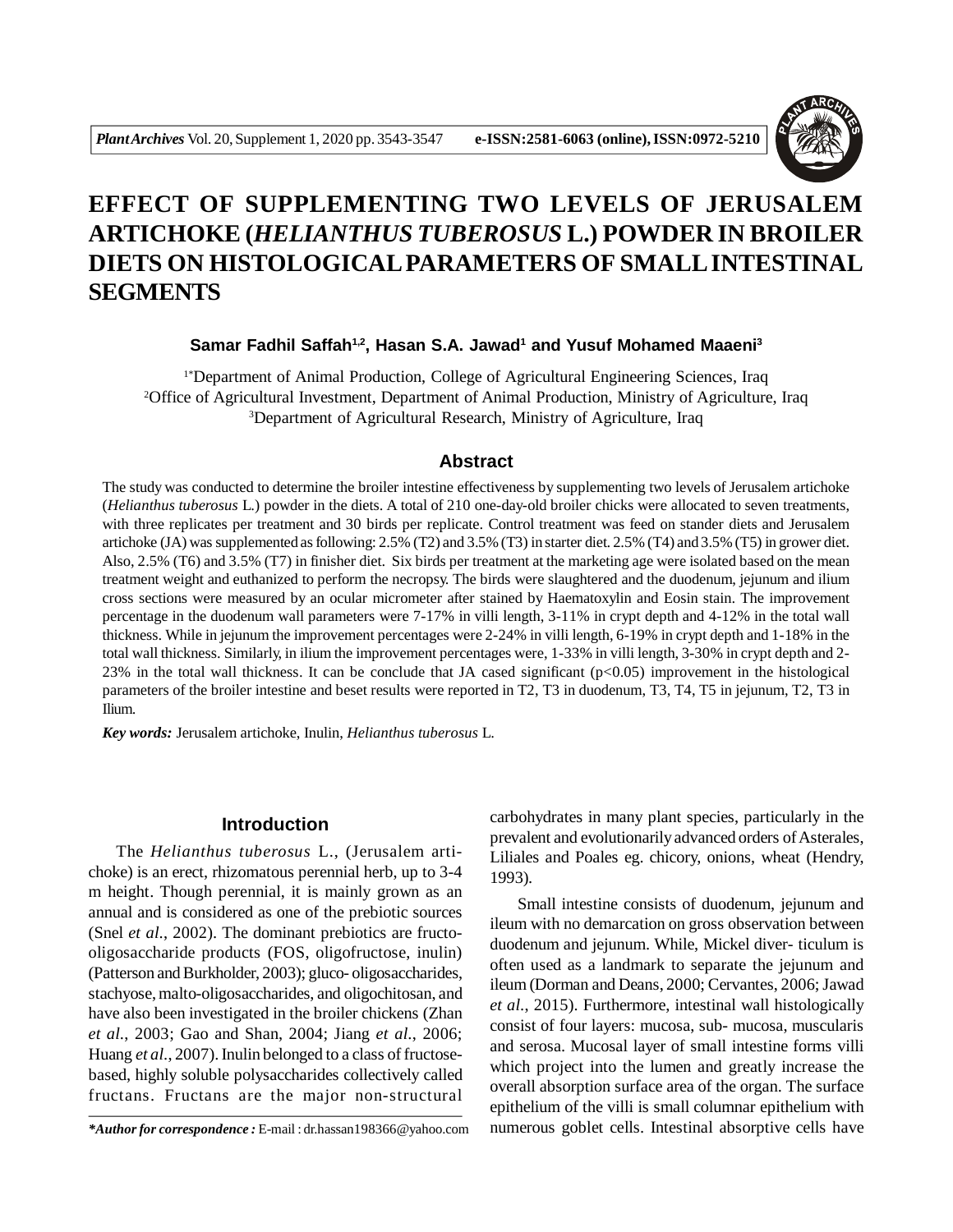extensive microvilli on its apical surface. Goblet cells are scattered between the absorptive cells and produce mucous. Intestinal glands (Crypts of lieberkuhn) extend from the base of the villi into the underlying lamina properia. Undifferentiated epithelial cells located in the glands divide and migrate up to renew the glandular and surface epithelium every 24-48 h. Acidophilic granular cells (paneth cells) are present in the epithelium at the base of the gland, these cells produce peptidase and lysozyme and may be phagocytic. Enteroendocrine cells are also present in the epithelium of the intestinal gland. Tunica sub mucosa is very thin in chicken with the absence of bronner gland, tunica muscularis is characterized by two layers of smooth muscle, the inner layer of circular muscle fibers are surrounded by an outer of longitudinal folds. Myentrice plexus are often present between muscle layers. A typical tunica serosa lies outside the tunica muscularis as the outermost layer of the organ (Elizabeth and Fredric, 2001; Jawad *et al.*, 2016; Naji *et al.*, 2016; Naji *et al.*, 2017; Hasan *et al.*, 2017). The current study was aimed to elucidate the effect of *H. tuberosus* on broiler production performance. In a previous reports, it was hypothesized that the mechanism resulted in an improvement in the body performance of the chicken fed on diet supplemented by *H. tuberosus* (Jawad *et al.*, 2017a, b) due to an increase in the level of benefit bacteria in the gastro-intestinal trunk.

## **Materials and methods**

#### **Chicken husbandry and experimental design**

The farm experiment was conducted in animal house number 14, Agricultural Research Station, Poultry Department, Baghdad, Abi-Gharib, for the period from  $22<sup>th</sup>$  September to  $2<sup>nd</sup>$  November 2019 for a period of 42 days to see the effect of adding the almaze powder at the level 2.5 and 3.5% to the broiler feed (the starter, Growth and ultimate) on productive performance, carcass traits and histological and microbial characteristics of the intestine. This study consists of 210 Day-Old broiler (Ross 308), floor bred. They were randomly assigned to seven treatment groups by 30 birds/ treatment, and each treatment consisted of three replicates of 10 birds/ replicate. Feed was prepared and offered ad libitum the same diets (1–10 days: starter; 11-24 days: grower; 24 day-slaughter: finisher) (Table 1) with continuous water. Furthermore, constant lighting and continuous ventilation were provided. All birds were kept under uniform management conditions throughout the experimental period of six weeks. About 60 kg of JA were purchased from the market and processed by slicing, drying and grinding. JA powder was supplemented at levels 2.5%,

3.5% to the starter diet of T2, T3 and to the grower diet of T4, T5 and to the finisher diet of T6, T7 respectively. Its worthy to mention that chicken in T1 fed on dry food without supplementation.

**Table 1:** Composition of the basal diet

| S.             | Items $(\% )$                | <b>Basal diet</b> |                  |                  |  |  |
|----------------|------------------------------|-------------------|------------------|------------------|--|--|
| N <sub>0</sub> |                              | 1 to 10 d         | 11 to 24 d       | 24 to 42 d       |  |  |
| 1              | Corn                         | 47.52             | 50.89            | 54.84            |  |  |
| 2              | Wheat                        | 10                | 10 <sup>10</sup> | 10 <sup>10</sup> |  |  |
| 3              | Soybean meal (44%)           | 32                | 28               | 24               |  |  |
| $\overline{4}$ | Protein concentrated         | 5                 | 5                | 5                |  |  |
| 5              | Sunflower oil                | 3                 | 4.15             | 4.3              |  |  |
| 6              | Limestone                    | 1.2               | 1.1              | 1.1              |  |  |
| 7              | Dicalcium phosphate          | 0.7               | 0.5              | 0.4              |  |  |
| 8              | Salt                         | 0.1               | 0.1              | 0.1              |  |  |
| 9              | Methionine                   | 0.24              | 0.13             | 0.13             |  |  |
| 10             | Lysine                       | 0.24              | 0.13             | 0.13             |  |  |
|                | <b>Total</b>                 | 100               | 100              | 100              |  |  |
|                | <b>Calculated analysis</b>   |                   |                  |                  |  |  |
| 1              | Crude protein (%)            | 22.5              | 19.33            | 19.4             |  |  |
| $\overline{c}$ | Metabolism energy (kilo      | 3060              | 3227             | 3227             |  |  |
|                | calorie per kg. diet)        |                   |                  |                  |  |  |
| 3              | Crude fiber (%)              | 2.70              | 2.55             | 2.55             |  |  |
| 4              | Methionine + Cysteine $(\%)$ | 1.10              | 0.90             | 0.90             |  |  |
| 5              | Lysine $(\%)$                | 2.70              | 1.18             | 1.18             |  |  |
| 6              | Calcium (%)                  | 0.97              | 0.84             | 0.844            |  |  |
| 7              | Phosphorus (%)               | 0.48              | 0.48             | 0.41             |  |  |

\* according to NRC (1977)

#### **Histometrical assay**

Six, randomly selected, birds per treatment (two bird/ replicate) at the marketing age were slaughtered and small intestinal organs were collected. It is worthy to mention that selected birds were within the average treatments weight. A 1 cm segment from the midpoint of the duodenum, jejunum and ileum were immediately fixed in formalin (10%) for 24 h. Then, dehydrated with increasing concentration (70-100%) of ethyl alcohol and passed into two content of xylol. After that the samples were embedded in paraffin and sectioned by the rotary microtome at 5 µm. The sections were fixed on the glass slides and remoistening process was done by passing the sections through decreasing concentration (100-70%) of ethylic alcohol and in xylol. The histological slides were stained by hematoxylin and eosin stain (Munro, 1971; Jawad *et al.*, 2016). Morphological parameters were measured by a computerized image analyzer (Leica DM LB2, Germany). An ocular micrometer was used to measure the thickness of the intestinal wall layers. Variation ration was counted based on the formula which were reported by Jawad *et al.* (2015).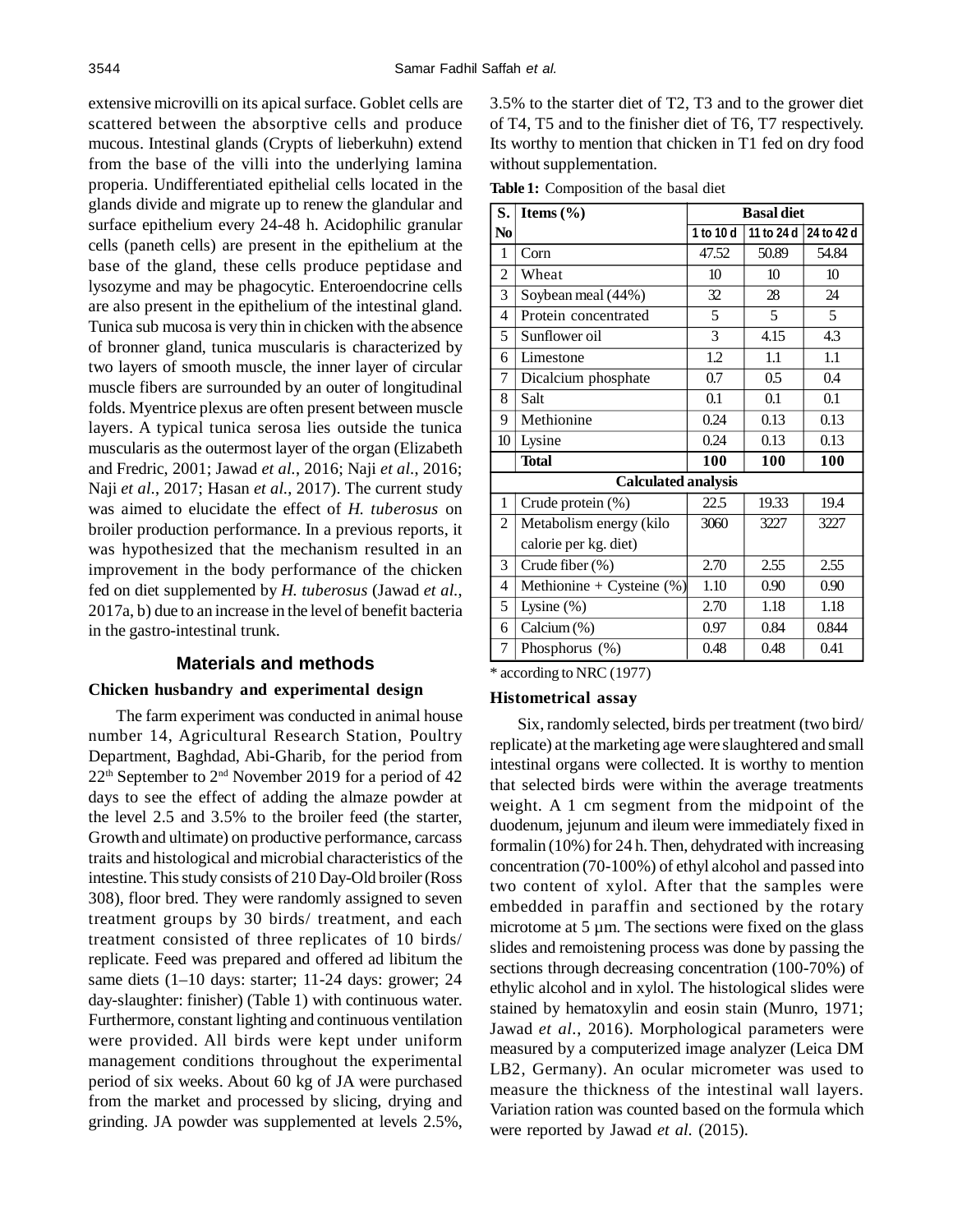# **Research design and data analysis**

This research used one way complete random sampling. The gained data which was resulted were analyzed by one way analysis of variance (ANOVA). If the treatment significantly affected the chicken, LSD and Duncan's (1955) Multiple Range would be applied (DRMT) (Vincent, 1991; Genstat, 2003). Differences between treatments subjects were considered significant level at P<0.05.

# **Results and discussion**

The effects of supplementing 2.5 and 3.5% of JA powder in the broiler diet on the histological parameters of small intestine segments at week 6 of age are presented in Table 2. The duodenum wall of the chicken in T2, T3, T5 and T7 were significantly (P<0.05) higher in thickness compared with other treatments. That take place because of increase the villi length (17, 17, 12, 11%), total mucosa thickness (14, 14, 11, 11%) respectively.

Table 3 show the jejunum wall thickness effectiveness by supplementing JA in broiler diets. It was significantly (P<0.05) increased in T4, T3, T5, T6 and T7 (18, 13 15, 10, 10) in order to improve the villi length (24, 21, 19, 17, 13%) and total mucosa thickness (23, 18, 19, 13, 12%) respectively.

Furthermore best improvement values compared with control group in the ilium wall thickness were reported in

| <b>Trt</b>     | VIL.               | <b>LEB</b>      | MM          | MUC                | <b>SM</b>   | М             | S             | <b>TOTAL</b>       |
|----------------|--------------------|-----------------|-------------|--------------------|-------------|---------------|---------------|--------------------|
| T1             | $5.42 \pm 0.09d$   | $1.18 \pm 0.03$ | $0.1 \pm 0$ | $6.7+0.1c$         | $0.1 \pm 0$ | $0.84 + 0.01$ | $0.52 + 0.02$ | $8.15 \pm 0.1c$    |
| T <sub>2</sub> | $6.33 \pm 0.1a$    | $1.24 \pm 0.03$ | $0.1 \pm 0$ | $7.67+0.13a$       | $0.1 \pm 0$ | $0.83 + 0.01$ | $0.52 + 0.02$ | $9.11 \pm 0.13a$   |
| T <sub>3</sub> | $6.35 \pm 0.13a$   | $1.21 \pm 0.02$ | $0.1 \pm 0$ | $7.66 \pm 0.14a$   | $0.1 \pm 0$ | $0.83 + 0.01$ | $0.53 + 0.02$ | $9.12 \pm 0.14a$   |
| <b>T4</b>      | $5.63 \pm 0.17$ cd | $1.23 \pm 0.03$ | $0.1 \pm 0$ | $6.97 \pm 0.2c$    | $0.1 \pm 0$ | $0.84 + 0.01$ | $0.54 + 0.02$ | $8.45 \pm 0.2c$    |
| <b>T5</b>      | $6.08 \pm 0.09$ ab | $1.29 \pm 0.04$ | $0.1 + 0$   | $7.47 + 0.11a$     | $0.1 \pm 0$ | $0.81 + 0.01$ | $0.51 + 0.02$ | $8.88 \pm 0.11$ ab |
| T6             | $5.7\pm0.11$ hcd   | $1.23 \pm 0.05$ | $0.1 \pm 0$ | $7.03 \pm 0.11$ bc | $0.1 \pm 0$ | $0.84 + 0.01$ | $0.56 + 0.02$ | $8.53 \pm 0.12$ bc |
| T7             | $6\pm 0.17$ abc    | $1.31 \pm 0.04$ | $0.1 \pm 0$ | $7.41 \pm 0.17$ ab | $0.1 \pm 0$ | $0.81 + 0.01$ | $0.57+0.01$   | $8.93 \pm 0.16$ ab |

**Table 2:** Effect of JA on histometrical parameters of broiler duodenum at week six of age

Y Mean values with (a, b, c) common superscript in column differ significantly (P<0.05). D, J and I compared separately between TRT. Y TRT: treatment; D: duodenum; J: jejunum; I: ileum; Vl: villi length; DL: Depth of Crypts of Lieberkuhn; MM: Muscularis Mucosa; TMT:

Total Mucosa Thickness (VL+DL+MM); SM: Submucosa; MA: Muscularis; S: Serosa; TWT: Total Wall Thickness (TMT+SM+MA+S).

| Trt       | VIL.                | <b>LEB</b>        | MM          | MUC                | SM          | M             | S                   | <b>TOTAL</b>       |
|-----------|---------------------|-------------------|-------------|--------------------|-------------|---------------|---------------------|--------------------|
| T1        | $4.07 \pm 0.28c$    | $1.07 \pm 0.05$ b | $0.1 \pm 0$ | $5.24 \pm 0.3$ b   | $0.1 \pm 0$ | $0.82 + 0.01$ | $0.56 \pm 0.02$ abc | $6.72+0.31b$       |
| T2        | $4.15 \pm 0.1$ bc   | $1.08 + 0.04h$    | $0.1 \pm 0$ | $5.33 \pm 0.13$ b  | $0.1 \pm 0$ | $0.82 + 0.02$ | $0.55 + 0.02$ bc    | $6.79 \pm 0.13$ b  |
| T3        | $4.91 + 0.2a$       | $.16\pm0.02b$     | $0.1 \pm 0$ | $6.17+0.19a$       | $0.1 \pm 0$ | $0.84 + 0.01$ | $0.51 \pm 0.02c$    | $7.62+0.19a$       |
| <b>T4</b> | $5.05 \pm 0.21a$    | l 27+0.04a        | $0.1 \pm 0$ | $6.42 + 0.25a$     | $0.1 \pm 0$ | $0.82 + 0.01$ | $0.56 \pm 0.01$ ab  | $7.91 \pm 0.25a$   |
| <b>T5</b> | $4.85 + 0.3a$       | $.28 \pm 0.03a$   | $0.1 + 0$   | $6.23 \pm 0.31a$   | $0.1 \pm 0$ | $0.83 + 0.01$ | $0.54 \pm 0.02$ bc  | $7.7 + 0.31a$      |
| T6        | $4.75 \pm 0.17$ ab  | $1.07 + 0.04h$    | $0.1 \pm 0$ | $5.92 + 0.17$ ab   | $0.1 \pm 0$ | $0.82 + 0.01$ | $0.53 \pm 0.02$ bc  | $7.37 \pm 0.18$ ab |
| T7        | $4.61 \pm 0.18$ abc | $.13 \pm 0.03$ b  | $0.1 \pm 0$ | $5.85 \pm 0.19$ ab | $0.1 \pm 0$ | $0.83 + 0.01$ | $0.6 + 0.01a$       | $7.38 + 0.2ab$     |

**Table 3:** Effect of JA on histometrical parameters of broiler jejunum at week six of age

Y Mean values with (a, b, c) common superscript in column differ significantly (P<0.05). D, J and I compared separately between TRT. Y TRT: treatment; D: duodenum; J: jejunum; I: ileum; Vl: villi length; DL: Depth of Crypts of Lieberkuhn; MM: Muscularis Mucosa; TMT:

Total Mucosa Thickness (VL+DL+MM); SM: Submucosa; MA: Muscularis; S: Serosa; TWT: Total Wall Thickness (TMT+SM+MA+S).

| Trt            | VIL.               | <b>LEB</b>         | MM          | MUC                | <b>SM</b>   | M             | S                   | <b>TOTAL</b>                |
|----------------|--------------------|--------------------|-------------|--------------------|-------------|---------------|---------------------|-----------------------------|
| T1             | $2.64 + 0.08d$     | $0.9 \pm 0.05e$    | $0.1 \pm 0$ | $3.64 + 0.1d$      | $0.1 \pm 0$ | $0.82 + 0.01$ | $0.5 \pm 0.02d$     | $5.06\pm0.11d$              |
| T <sub>2</sub> | $3.5 + 0.12a$      | $.08 \pm 0.04$ bc  | $0.1 + 0$   | $4.68 + 0.14a$     | $0.1 + 0$   | $0.85 + 0.01$ | $0.53 + 0.02$ cd    | $6.16 \pm 0.15a$            |
| T <sub>3</sub> | $3.47 + 0.16a$     | l.18±0.03a         | $0.1 + 0$   | $4.74 + 0.18a$     | $0.1 \pm 0$ | $0.84 + 0.01$ | $0.56 \pm 0.02$ abc | $6.24 + 0.17a$              |
| <b>T4</b>      | $2.81 \pm 0.13$ cd | $1 + 0.02c d$      | $0.1 + 0$   | $3.91 \pm 0.13$ cd | $0.1 \pm 0$ | $0.82 + 0.01$ | $0.58 + 0.02$ ab    | $5.41 + 0.14$ cd            |
| T <sub>5</sub> | $2.67 \pm 0.09d$   | $0.93 + 0.03$ de   | $0.1 + 0$   | $3.7 + 0.11d$      | $0.1 \pm 0$ | $0.83 + 0.01$ | $0.56 \pm 0.03$ abc | $5.18 \pm 0.12d$            |
| T <sub>6</sub> | $3.26 \pm 0.1$ ab  | $1.14 + 0.02$ ab   | $0.1 + 0$   | $4.49 + 0.1ab$     | $0.1 + 0$   | $0.82 + 0.02$ | $0.6 + 0.01a$       | $6.01 + 0.11$ ab            |
| T7             | $3.05 \pm 0.14$ bc | $0.98 \pm 0.03$ de | $0.1 + 0$   | $4.13 \pm 0.15$ bc | $0.1 + 0$   | $0.8 + 0.01$  | $0.61 + 0.02a$      | $5.64 + 0.15$ <sub>bc</sub> |

**Table 4:** Effect of JA on histometrical parameters of broiler ilium at week six of age

Y Mean values with (a, b, c) common superscript in column differ significantly (P<0.05). D, J and I compared separately between TRT.

Y TRT: treatment; D: duodenum; J: jejunum; I: ileum; Vl: villi length; DL: Depth of Crypts of Lieberkuhn; MM: Muscularis Mucosa; TMT: Total Mucosa Thickness (VL+DL+MM); SM: Submucosa; MA: Muscularis; S: Serosa; TWT: Total Wall Thickness (TMT+SM+MA+S).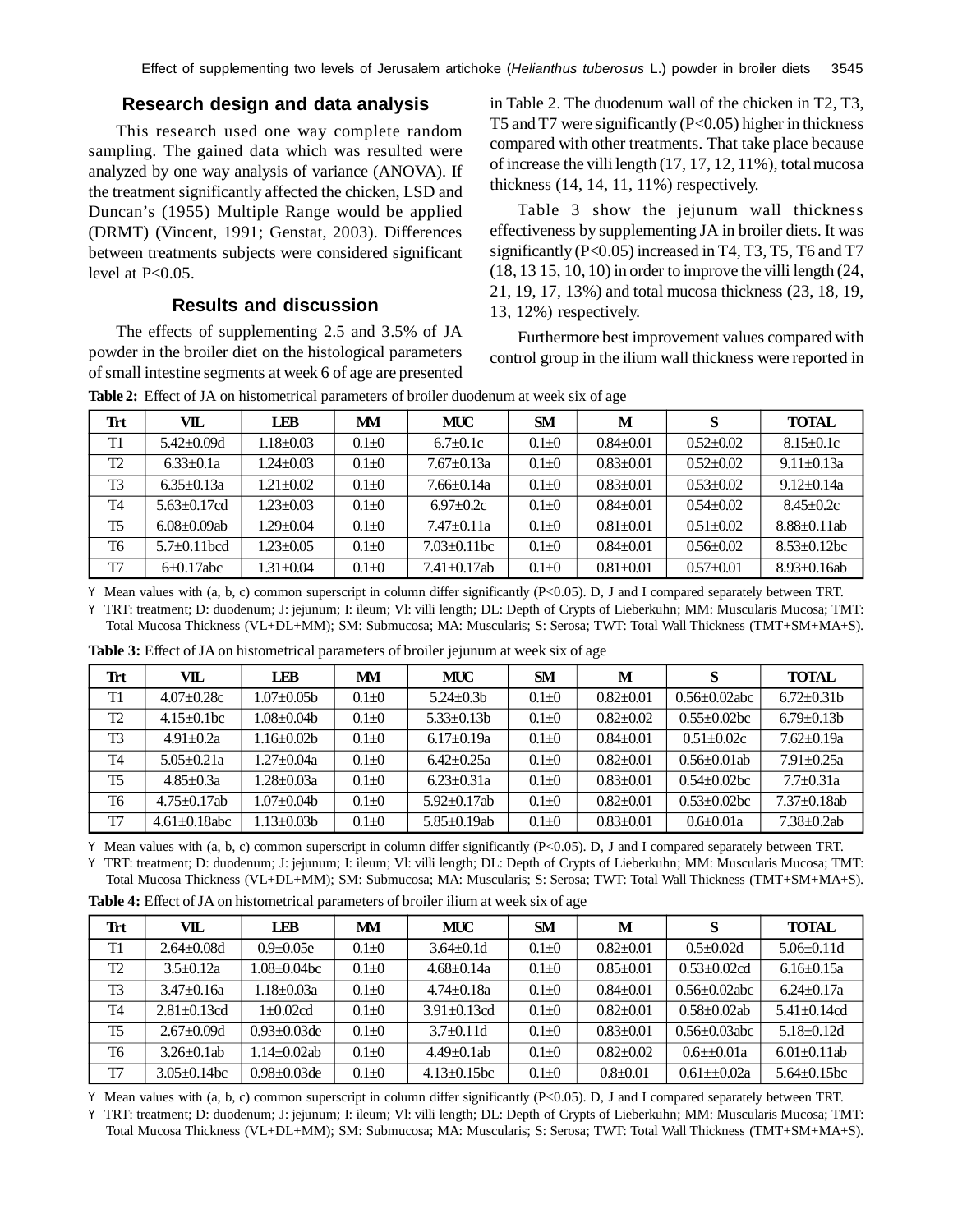T3, T2 and T6 (23, 22, 19%) (Table 4). This results take place as a consequence to increase the villi length (31, 33, 23%) and the total mucosa thickness (30, 28, 19%) of these treatments respectively.

The results of present research is constant with Rehman *et al.* (2007) observation that supplementing 1% inulin in broiler diet notically improved the intestinal villi height and crypt depth. Whereas, Rebole *et al.* (2010) found that inclusion of 10, 20 g/kg inulin did not affect the jejunal histomorphology measured in broilers at 35 d of age, especially, villus height and crypt depth or microvillus length, width, density and amplification factor. However, a significant increase in the villus height: crypt depth ratio could be observed in the group receiving the diet containing 10 g of inulin/kg. Further- more, Konosonoka *et al.* (2015) reported that adding 0.5 and 1% *H. tuberosus* in broiler diet did not significantly effect on the villi length in duodenum and ilium while increased the depth of the crypt. In the same regard, Nabizadeh (2012) found that 0.5 and 1% inulin had no impact on histological structure of broiler duodenum and ilium, but increase the height of villi in jejunum.

### **References**

- Cervantes H. (2006). Banning antibiotic growth promoters: learning from the European experience. *Poultry International,* **45(7)**: 10-14.
- Dorman, H.J.D. and S.G. Deans (2000). Antimicrobial agent from plants: antibacterial activity of plant volatile oils. *Journal of Applied Microbiology,* **88(2)**: 303-316.
- Duncan. D.B. (1955). Multiple range and multiple F tests. *Biometrics,* **11(1)**: 1-42.
- Elizabeth and Fredric (2001). Comparative veterinary histology with clinical correlates, 1ed. Manson publishing, The veterinary press, London.
- Gao, Y. and A.S. Shan (2004). Effects of different oligosaccharides on performance and availability of nutrients in broilers. *Journal of Northeast Agricultural University,* **11**: 37-41.
- Genstat (2003). Genstat 5.0 Release 4.23DE. Lawes Agric, Trust, Rothamsted Exp. Stn., UK.
- Huang, R.L., Z.Y. Deng, C. Yang, Y.L. Yin, M.Y. Xie, G.Y. Wu, T.J. Li, L.L. Li, Z.R. Tang, P. Kang, Z.P. Hou, D. Deng, H. Xiang, X.F. Kong and Y.M. Guo (2007). Dietary oligochitosan supplementation enhances immune status of broilers. *Journal of the Science of Food and Agriculture,* **87(1)**: 153-159.
- Hendry, G.A. (1993). Evolutionary origins and natural functions of fructans–a climatological, biogeographic and mechanistic appraisal. *New Phytologist,* **123(1)**: 03-14.
- Hasan, L., S.A. Jawad and R.M.Ali Al-Yasiry (2017). Effects of frankincense on broiler production and histometerical

parameters of small intestine. *Current Science,* **114(7)**:

- Jawad, H.S., I.H. Lokman, A.B.Z Zuki and A.B. Kassim (2016). Partial ablation of uropygial gland effects on growth hormone concentration and digestive system histometrical aspect of akar putra chicken. *Poultry Science,* **95(4)**: 966- 973.
- Jawad, H.S., L.H.B. Idris, M.B. Bakar and A.B. Kassim (2015). Anatomical changes of akar putra chicken digestive system after partial ablation of uropygial gland. *American Journal of Animal and Veterinary Sciences,* **10(4)**: 217-229.
- Jawad, H.S. and A.A. Al-Abboodi (2017a). *Helianthus tuberosus* L. as a phytobiotic. *Journal of Dairy and Veterinary Sciences,* **3(2)**: 01-02. ID.555610.
- Jawad, H.S. and AA. Al-Abboodi (2017b). Jerusalem artichoke (*Helianthus tuberosus* L.) use in the poultry farms. *Journal of Nutraceuticals and Food Science,* **2(3)**: 1-2.
- Jiang, H.Q., L.M. Gong, Y.X. Ma, Y.H. He, D.F. Li and H.X. Zhai (2006). Effect of stachyose supplementation on growth performance, nutrient digestibility and caeca fermentation characteristics in broilers. *British Poultry Science,* **47(4)**: 516-522.
- Konosonoka, I.H., B. Osmane, S. Cerina, V. Krastina, I.I. Vitina and A. Valdovska (2015). Feeding technology impact on broiler productivity and intestinal tract microflora. *Engineering for Rural Development,* **42(1)**: 126- 132.
- Munro, B.H. (1971). Manual of Histologic Staining Methods of the Armed Forces Institute of Pathology. *Pathology,* **3(3)**: 249.
- [NRC] National Research Council (1977). Nutrient Requirements of Poultry, 7th rev. ed., Board on Agriculture and Renewable Resources, Committee on Animal Nutrition. Washington, D.C, National Academy of Sciences.
- Naji, S.A., I.F.B. Al-Zamili, S.A. Hasan and J.K.M. Al-Gharawi (2016). The effects of fermented feed on broiler production and intestinal morphology. *Pertanika Journal of Tropical Agricultural Science,* **39(4)**: 597- 607.
- Naji, S.A., J.K.M. Al-Gharawi, H.S. Jawad, I.H. Lokman and I.F.B. Al-Zamili (2017). Effects of moist and fermented feed with probiotic displacement levels in broiler nutrition on morphology and histology of the intes- tine. *Transylvanian Review,* **25(18)**: 4786-4792.
- Nabizadeh, A. (2012). The effect of inulin on broiler chicken intestinal microflora, gut morphology, and performance. *Journal of Animal and Feed Science,* **21(4)**: 725-734.
- Patterson, J.A. and K.M. Burkholder (2003). Application of prebiotics and probiotics in poultry production. *Poultry Science,* **82(4)** : 627-631.
- Rehman, H., C. Rosenkranz, J. Böhm and J. Zentek (2007). Dietary inulin affects the morphology but not the sodiumdependent glucose and glutamine transport in the jejunum of broilers. *Poultry Science,* **86(1)**: 118- 122.
- Rebole, A., L.T. Ortiz, M.L. Rodrýguez, C. Alzueta, J. Tre- vino and S. Velasco (2010). Effects of inulin and enzyme complex,